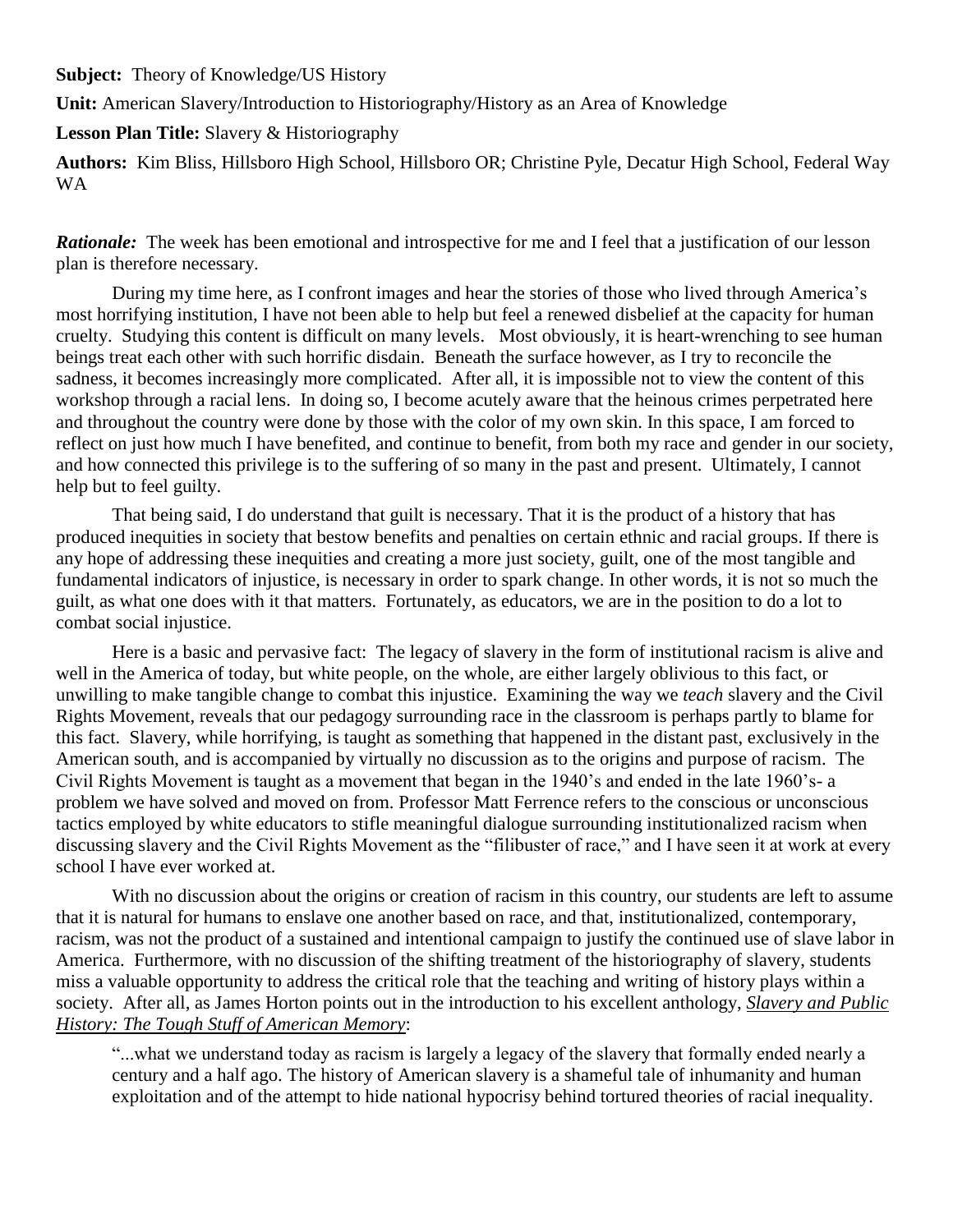The history of slavery continues to have meaning in the twentieth century—it burdens all of American history and is incorporated into public interpretations of the past." <sup>1</sup>

By focusing on the manner in which historians have written public interpretations of slavery, we are presented with a challenge, but also a wonderful opportunity. This duplicity is illuminated by James Oliver Horton in his essay, *Slavery in American History: An Uncomfortable National Dialogue*, when he proclaims, "Sometimes history 'accuses' us, as Hayden says, and we cannot 'stare down' its moral responsibilities. But history also forces us to interpret, explain, and imagine ourselves into the events of the past."<sup>2</sup> Perhaps nowhere in our curriculum are we given a more pressing or important opportunity to do this than in historiography of slavery in the United States. If Americans are to have meaningful conversations about race, they must understand that slavery provided the political, social, economic, and philosophical foundations for the entirety of American race relations for centuries.

The dispelling of the myth of slavery as an exclusively southern institution in particular, presents educators with an incredible opportunity to not only address its legacy, but also the public treatment of slavery and its shifting historiography. While historians have done the work to fill in this period, and illuminate the role slavery played in the northern colonies, it is time for teachers to address this deficiency in their curriculum. As our illustrious workshop leader and historian, Joanne Melish, points out:

"...while it is the histories of people of color that are missing or distorted and need to be acknowledged and restored to the historical record, in a very real sense it is American history as a whole that is ailing as a consequence of their absence and needs repair. One of the most important aspects of the notion of reparations, then, is its promise of restoring completeness to everyone's American history."<sup>3</sup>

By repairing and addressing this common misconception, perhaps we can begin the process of healing as a whole. As educators, we must find the courage and the conviction to begin racial discourse in our classrooms. If we ever hope to have our children engage in authentic discussions surrounding race then we, as adults, surely must have the courage to face our nation's history, and foster the capacity to model these discussions for them.

This lesson is the first in a planned series of three that will be intended to address the "Filibuster of Race" by encouraging a discourse surrounding the importance and purpose of historiography surrounding slavery, as well as the social and political role of the historian in creating the past. The follow-up lessons will address the concept of restorative justice, institutionalized racism, and white privilege in contemporary American society. It is intended for use with colleagues or with  $11<sup>th</sup>$  or  $12<sup>th</sup>$  grade students. If used in the classroom the lesson is intended to precede or follow a unit on American slavery, or as an introduction to the concept of history as reconstruction.

As I progress in my career and continue to have open and honest dialogue with more and more people of color, the discourse surrounding issues of race takes on an increasingly central role in my curriculum. Educating students about the political, social, and economic forces that continue to shape America today, is a responsibility I do not take lightly. Being here, while difficult, has renewed my commitment to this responsibility. Thank you so much for this opportunity, I honestly feel that I have grown as a person as a result of my participation in this workshop.

 $\overline{a}$ 

<sup>1</sup> Horton, James Oliver. Slavery And Public History: The Tough Stuff of American Memory . The New Press. Kindle Edition.

<sup>&</sup>lt;sup>2</sup> Horton, James Oliver. ""Slavery in American History: An Uncomfortable National Dialogue." Slavery and Public History: The Tough Stuff of American Memory (p. 22). The New Press. Kindle Edition.

<sup>&</sup>lt;sup>3</sup> Melish, Joane. "Recovering from Slavery: Four Struggles to Tell the Truth." Horton, James Oliver. Slavery and Public History: The Tough Stuff of American Memory (p. 133). The New Press. Kindle Edition.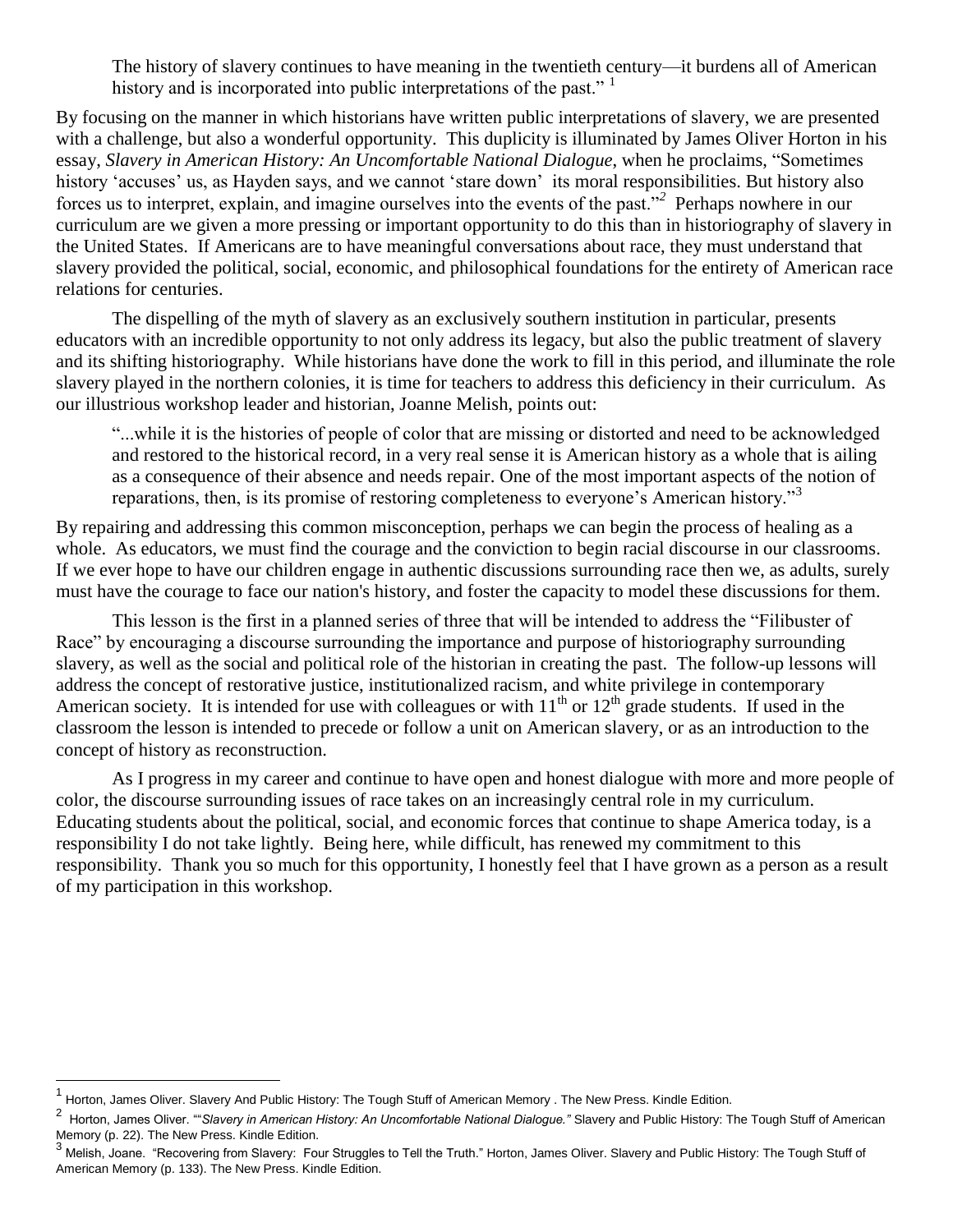#### **LESSON: SLAVERY & HISTORIOGRAPHY**

#### **Standards Addressed:**

- [CCSS.ELA-LITERACY.RH.11-12.2](http://www.corestandards.org/ELA-Literacy/RH/11-12/2/) Determine the central ideas or information of a primary or secondary source; provide an accurate summary that makes clear the relationships among the key details and ideas.
- [CCSS.ELA-LITERACY.RH.11-12.3](http://www.corestandards.org/ELA-Literacy/RH/11-12/3/)

Evaluate various explanations for actions or events and determine which explanation best accords with textual evidence, acknowledging where the text leaves matters uncertain.

● [CCSS.ELA-LITERACY.RH.11-12.6](http://www.corestandards.org/ELA-Literacy/RH/11-12/6/)

Evaluate authors' differing points of view on the same historical event or issue by assessing the authors' claims, reasoning, and evidence

**General Goal(s):** This lesson is intended to be the first in a series of three that will address the "Filibuster of Race" by introducing the topic of historiography as it pertains to the slave trade. The following two lessons (to be written later) will address the legacy of slavery, institutionalized racism, white privilege, and restorative justice. If used in the classroom the lesson is intended to begin a civil rights unit, slavery unit, or as a standalone lesson to introduce the concept of historiography to your students. The lesson is a work in progress and contains a lot of material. It can be augmented or edited to fit the needs of the educator.

### **Specific Objectives for Lesson 1: Historiography**

SWBAT explain and describe the concept of historiography

SWBAT identify and explain the differing historical interpretations of the role slavery has played in the history of the United States.

SWBAT defend his/her position regarding the nature and role of the historian in the construction of history.

SWBAT discuss the extent to which moral judgements can and should be made about the past.

# **THE STRUCTURE OF THE LESSON CAN BE FOUND ON THE [PPT HERE.](https://docs.google.com/presentation/d/1_x1Fz0my_9dx-O9kqPeeKktZKBTMaps0-pE5mMCbgIE/edit#slide=id.p)**

### **\*Teacher notes are contained in the PPT**

### **General Flow of the Lesson:**

- 1. **Anticipatory Set (Lead-In):** Image Analysis Students are asked to reflect on two images and choose which is the "best" representation of the history of slavery in the United States. They then do an A/B partner share, before participating in a group dialogue. \*This exercise is intended to bring to the surface the mythology surrounding slavery, and our collective memory or history surrounding slavery in the United States. Potential things to point out: 1. Only 5% of slaves in the Atlantic slave trade ended up in North America 2. 1860 sentence reveals that 60% of slave owners owned 1-2 slaves. 3. There is a significant difference between what we understand as history, and its reality in this area in particular.
- 2. *Mini Lesson*  The discussion is followed by a brief 10-minute mini-lesson regarding the existence, characteristics, and role of slavery in the north. There are a few notes provided on the slide, however we recommend reading Joanne Melish's excellent essay, "Slavery and the Slave Trade in Colonial New England",<http://1704.deerfield.history.museum/popups/background.do?shortName=expSlavery> , to customize this section of the lesson to fit your needs.
- 3. *Board Storm* Have students brainstorm a collective definition of history on the board. This can be done in small groups first, with one representative writing the group's definition on the board. Discuss which definition is the most appropriate - make a list of the things that may affect the writing of history.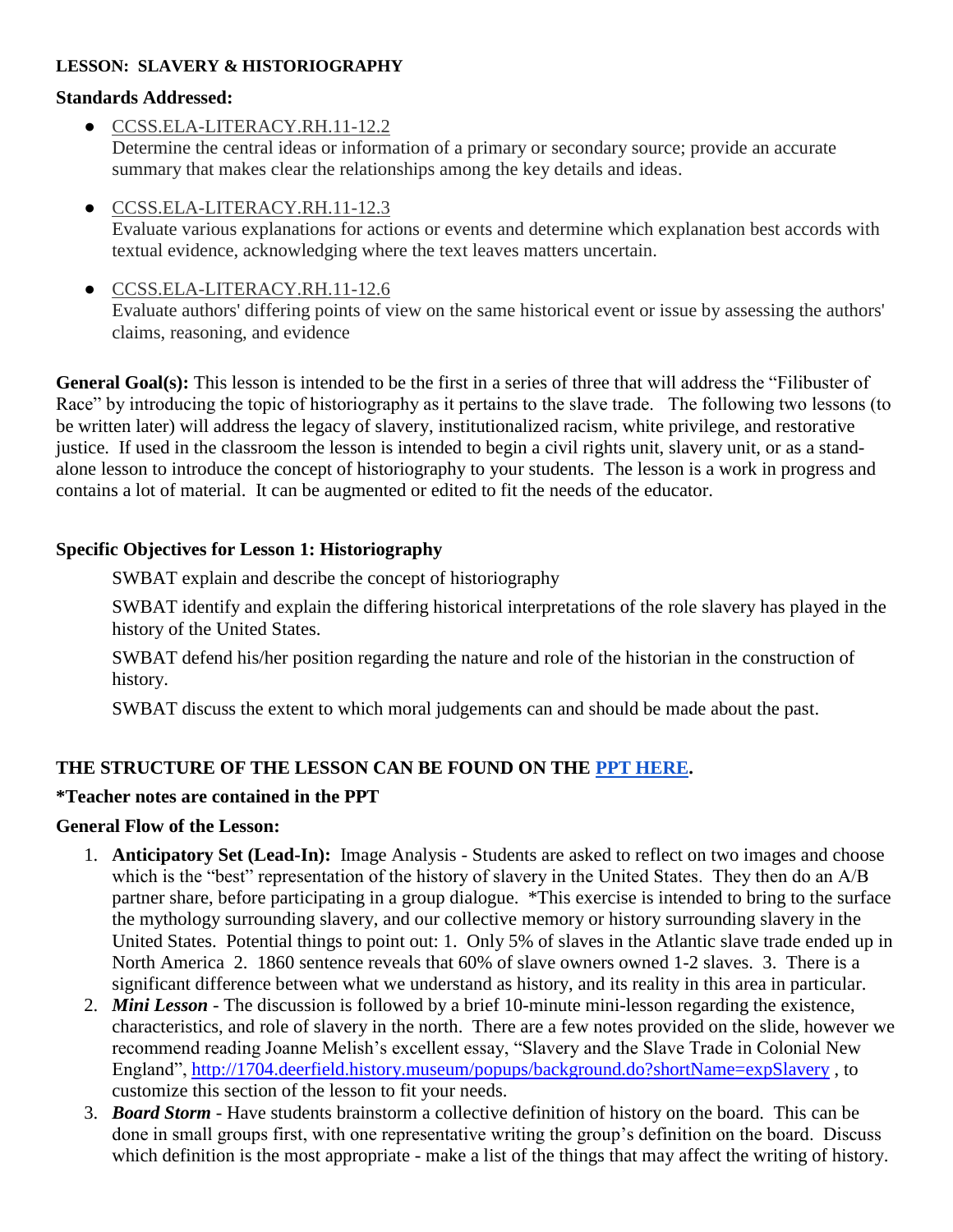- 4. **Mini-lesson** Introduce students to the concept of history as reconstruction and the historiography of slavery. (See slides for details. )
- 5. *[Small Group Activity:](https://docs.google.com/document/d/109SRrCS-ID1d7VgzP8Sxwj-MQwoaUXJhSR8bvj9rBWw/edit)* Introduce the survey of historiography pertaining to American slavery and allow groups to work before sharing out. (Instructions on PPT)
- 6. **[Large Group Discussion:](https://docs.google.com/presentation/d/1_x1Fz0my_9dx-O9kqPeeKktZKBTMaps0-pE5mMCbgIE/edit#slide=id.g24b0bf1ec8_0_83)** Select from among the following questions to conduct a Brainstorm Carousel:
	- a. Could it be reasonably argued that the personal understanding of historians, despite or even because of their possible bias, is necessary or even desirable in the interpretation and recording of history? Is the power of persuasion a characteristic of a good historian?
	- b. How does the context within which historians live affect historical knowledge? To what extent might the position of historians within their own time period and culture undermine the value of their interpretation? To what extent might it increase its value in making it relevant to a contemporary audience?
	- c. Can history provide a guide to understanding contemporary affairs? Can it provide a guide to the future? What might be "the lessons of history" for future generations?
	- d. If truth is difficult to prove in history, does it follow that all versions are equally acceptable?
	- e. What knowledge of history might be gained by focusing attention on each of the following: the historian, the historical documents and written history, the readership?
	- f. About whom is history written? Are the lives of some groups of people more historically significant than the lives of others? Why do selected past events appear in books as historically important while others are ignored? To what extent is history dependent on who kept or preserved a written record?
	- g. Are value judgments a fault in the writing of history? Should value-laden terms, such as atrocity, regime, hero or freedom, always be avoided, or does exclusion of value judgments deprive history of meaning?
	- h. What is the role of the historian? Does the historian record history, or create it? Can the historian be free of bias in the selection and interpretation of material?

# **REQUIRED MATERIALS:**

- 1. BACKGROUND READING:
	- **a. [History as Reconstruction](https://drive.google.com/file/d/0BzSn9HAMJS9jWUVROENOVWZNZzA/view?usp=sharing)**
	- **b. [Northern Slavery and Its Legacies](https://drive.google.com/file/d/0BzSn9HAMJS9jcURvZ2FrUnEwTGM/view?usp=sharing)**
- 2. **[Slavery and Historiography PPT.](https://docs.google.com/presentation/d/1_x1Fz0my_9dx-O9kqPeeKktZKBTMaps0-pE5mMCbgIE/edit#slide=id.g24b0bf1ec8_0_249)** 
	- **a. \*All instructions and materials are also linked in the PPT\***
- **3. [Historiography Exercise.: Historiography and the Slave Personality Exercise](https://docs.google.com/document/d/109SRrCS-ID1d7VgzP8Sxwj-MQwoaUXJhSR8bvj9rBWw/edit)**
- **4. [Historiography Exercise KEY](https://docs.google.com/document/d/1AqLNF2Jidq1vkJrFuVhCvrBzlx_8GT3vpVH4hoUIhw4/edit)**

# **Additional resources for discussing race in the classroom:**

- 5. **[Appendix 1](https://drive.google.com/file/d/0BzSn9HAMJS9jb2NZNjBDQVhGRmM/view?usp=sharing)**[:](https://drive.google.com/file/d/0BzSn9HAMJS9jb2NZNjBDQVhGRmM/view?usp=sharing) *Costs of Racism to White People Check List. Uprooting Racism: How White People Can Work for Racial Justice*, 2002, Paul Kivel, New Society Publishers, Gabriola Island, BC, Canada.
- 6. **[Appendix 2:](https://docs.google.com/presentation/d/11SIC6R9203MUxBS7Im-ljH34tY3yS9eUrhdbiFgJLdk/edit?usp=sharing) NAME-White Privilege PPT. adapted from** *White Privilege: Unpacking the Invisible Knapsack* **by Peggy McIntosh and** *Moving Beyond White Guilt* **by Amy Edgington.**
- 7. **[Appendix 3:](https://drive.google.com/file/d/0BzSn9HAMJS9jSEdVX2JIYjBPcE0/view?usp=sharing) Detour Spotting For White Anti Racists, by Joann Olson**